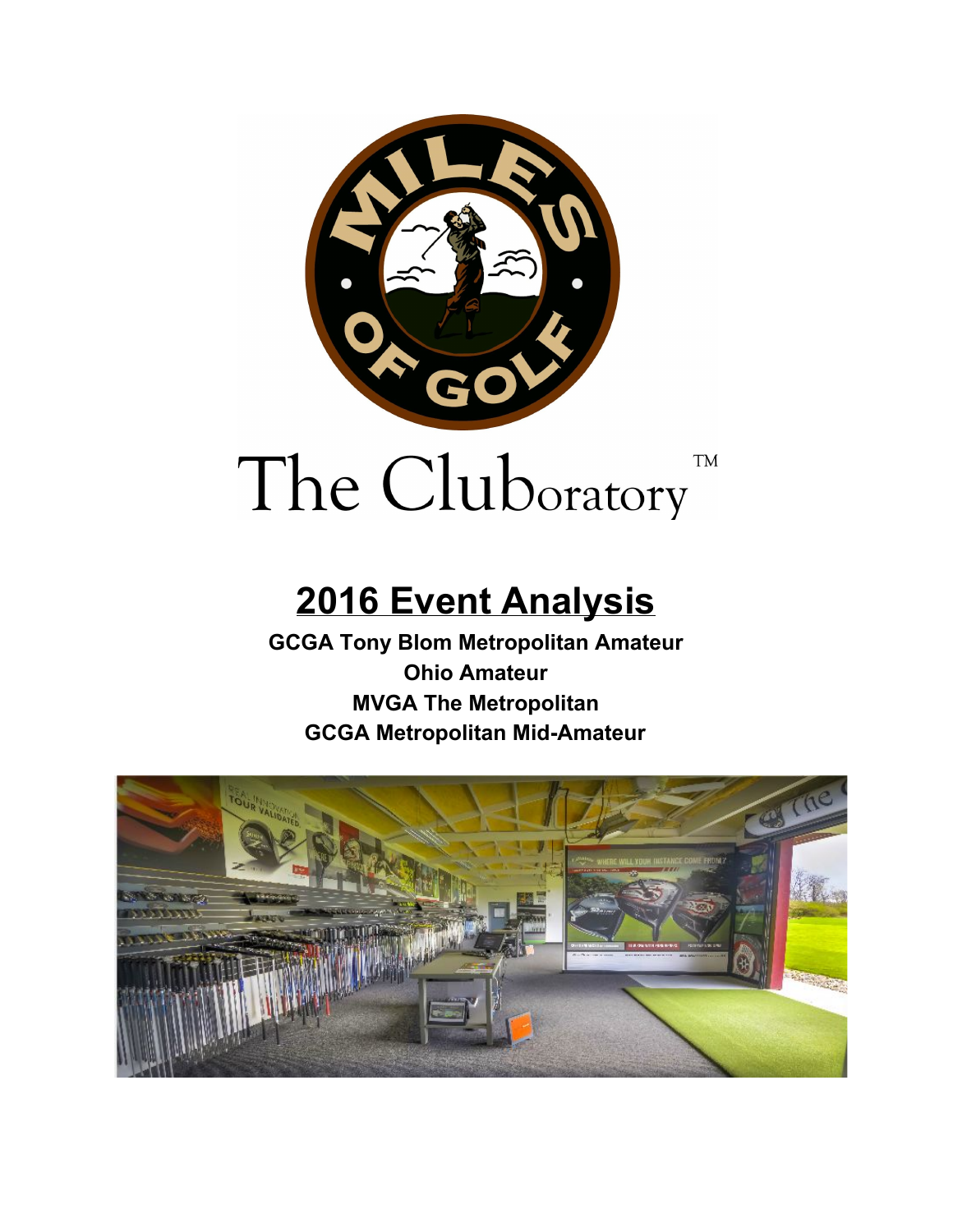Dear 2016 Contestants:

Miles of Golf would like to thank Greater Cincinnati, Miami Valley and the Ohio Golf Association's for your cooperation. Allowing us to attend these events for data collection from the best amateur players in the state helps us become better. This is our third year collecting data and it has proven to be a useful tool, allowing us to adjust and maximize the way we perform club fittings. In this analysis we are going to show that getting fit, specifically at Miles of Golf in The Cluboratory, can help to increase your understanding of your swing and equipment. Ultimately improving your game and confidence while playing competitively. We'll also show how playing conditions can not only affect your ball flight, but also potentially how you think about the impending shot.

We also provided each player with a free **MAXX** driver, iron or putter fitting at our facility in Fairfield, Ohio. Many of you have already taken advantage of this. Our **MAXX** fitting is our tour level fitting experience using the TrackMan ball flight monitor for full swing fittings and Quintic ball roll system for putter fittings. All fittings are conducted in our state of the art fitting center, The Cluboratory. For more information please click the following link: <http://www.milesofgolf.com/club-fitting/club-fitting-cincinnati/>

## **Data Analysis:**

### **Repeat Customer:**

One player who has attended many of the events host by these golf associations, and who has been a customer of Miles of Golf since we opened in 2014, has produced better results each year. This seems to be a direct correlation of understanding his swing and how he can get the most out of it. These are his numbers from the past three years:

|      | Club<br>Speed | Ball<br>Speed | Smash<br>factor | Launch<br>Angle | Spin<br>rate | Attack<br>Angle | Spin<br>Axis | Carry<br>Distance | Total<br>Distance |
|------|---------------|---------------|-----------------|-----------------|--------------|-----------------|--------------|-------------------|-------------------|
| 2014 | 101.6         | 153.5         | 1.50            | 7.7             | 3175         | $-3.8$          | 0.5          | 230.0             | 254.7             |
| 2015 | 102.2         | 154.4         | 1.50            | 7.0             | 3454         | $-2.4$          | 2.2          | 232.1             | 258.7             |
| 2016 | 104.2         | 158.0         | 1.50            | 10.7            | 2537         | $-1.1$          | 0.6          | 251.5             | 275.8             |

*Ohio*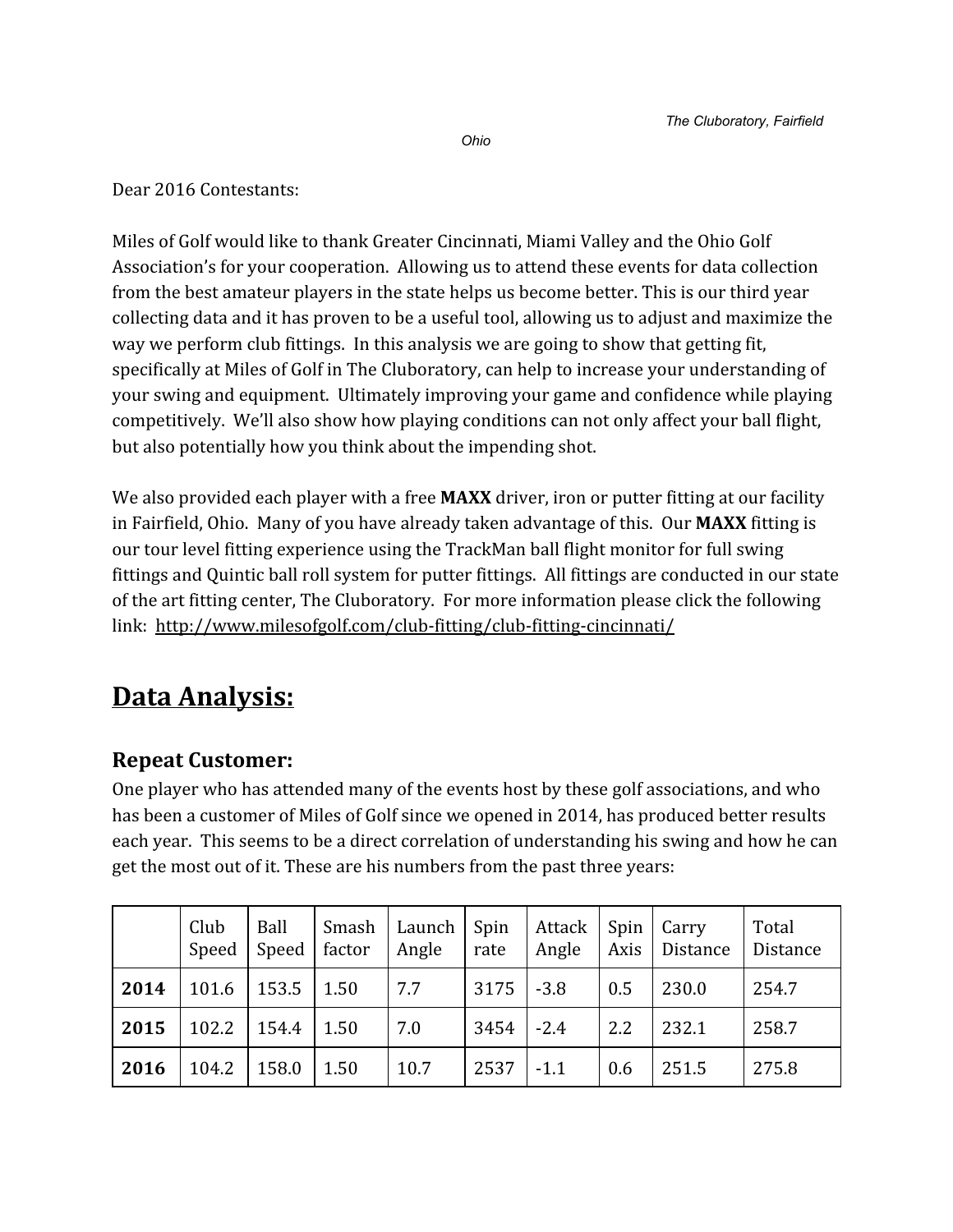A large part of his improvement from year to year is his improvement of his attack angle. By adjusting his attack angle to be more positive, it required a change in equipment to maximize his ball flight potential. As a result of his swing and equipment change his launch angle has increased (2014 vs 2016), the spin rate has lower (2014 vs 2016), and his overall speed has increased. The ability to see his numbers from his 2014 participation helped us to better tailor his fitting experience, improving his driver performance as a result, and give him more confidence while in competition. The change in attack angle and getting fit for the correct driver loft and shaft profile improved his carry and total distance by more than 20 yards. The number of players we have helped is growing by the year and we hope to keep doing so in forms such as the one above.

#### **Playing Conditions:**

At the 2015 Ohio Amateur championship, the ball flight data we collected was, on average, some of the best we have recorded from an amateur field. We were interested to see if the results would be similar for the 2016 field. Playing conditions were more favorable for total distance this year as most of the players had the chance to hit with a tail wind. This is the main cause of the distance increase from 2015 vs 2016, but it also raises a couple new questions.

|                                    | Clubhead<br><b>Speed</b> | <b>Ball</b><br><b>Speed</b> | <b>Smash</b><br>Factor | <b>Spin</b><br>Rate | Launch   Attack  <br>Angle | Angle  | Carry<br><b>Distance</b> | <b>Total</b><br><b>Distance</b> |
|------------------------------------|--------------------------|-----------------------------|------------------------|---------------------|----------------------------|--------|--------------------------|---------------------------------|
| <b>PGA</b><br><b>Tour</b><br>Ave.  | 113.0                    | 167.0                       | 1.48                   | 2686                | 10.9                       | $-1.3$ | 275.0                    | 295.0                           |
| <b>Ohio AM</b><br><b>2015 Ave.</b> | 110.5                    | 163.1                       | 1.47                   | 2949                | 10.9                       | $-0.1$ | 267.0                    | 288.9                           |
| <b>Ohio AM</b><br>2016<br>Ave.     | 111.9                    | 162.4                       | 1.45                   | 3105                | 12.1                       | $-0.4$ | 277.5                    | 301.3                           |

Why is the smash factor average .02 lower, a big change for a field average? What was the cause of the club speed, spin, and launch increase? While it's simply an educated guess based on our experiences over the years of on course data collection, it boils down to what we'll call the "grip it and rip it" effect. I can speak from experience, but when I step to the tee with a tail wind, my instinct is to give it a little extra and double up on the distance gain already coming from the wind aided shot. Unfortunately, my experience also shows that